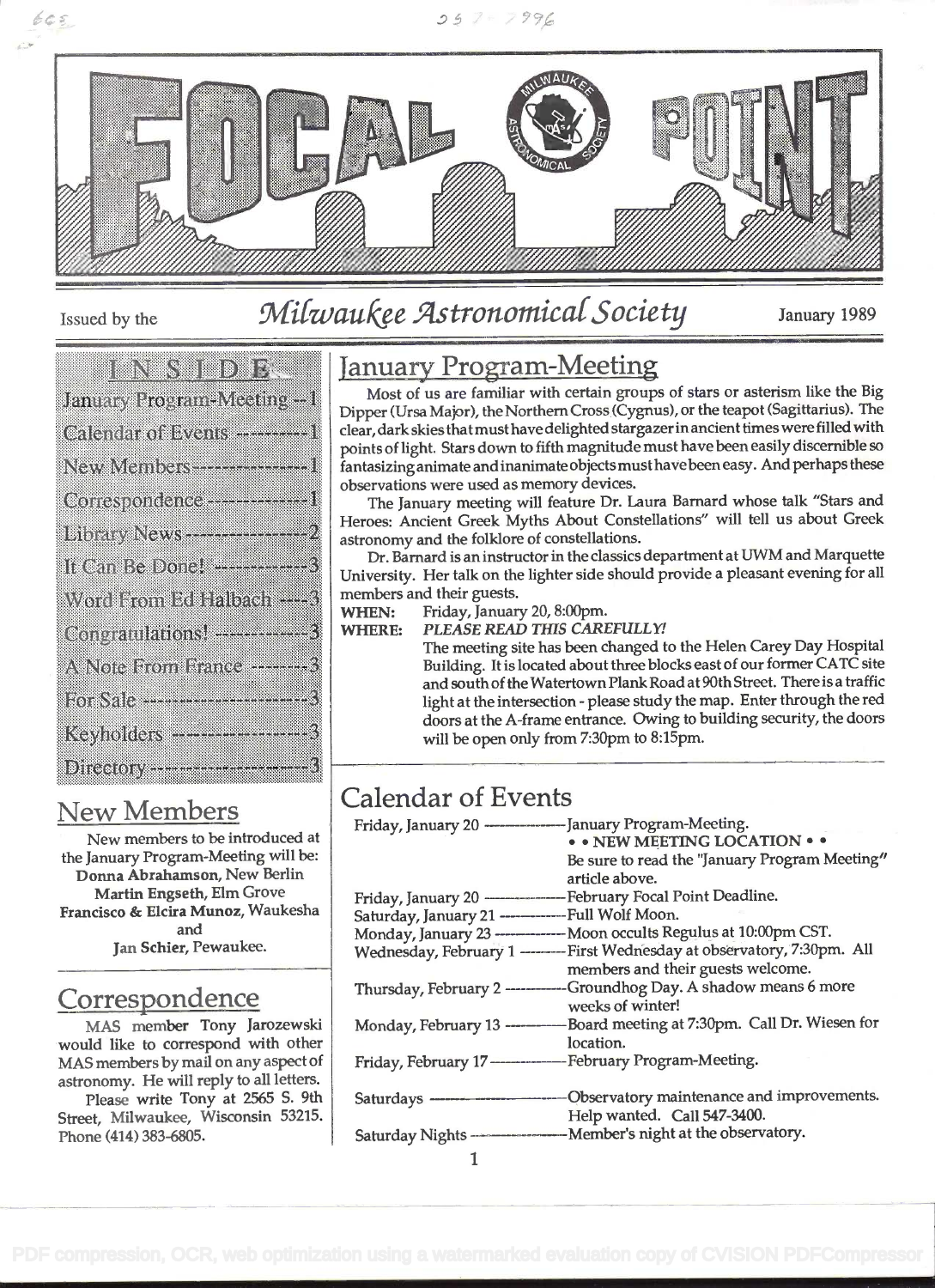#### Library News\_by Sally Waraczynski/June Regis

Try to recall a day of bratwurst and bikini weather. Matt McNeeley and Pete Smitka were calling out the, door prize numbers at the annual picnic, and the lady found she had a winner. Very graciously, she elected to donate her prize, a sky atlas, to the MAS library.

Now, in this season of mincemeat and mittens, we are pleased to announce the arrival of our "Uranometria 2000.0, Volume II, the Southern Hemisphere". Many thanks to Florence Simandi. s SS <sup>S</sup>SS . .. . ... ..... . s. s <sup>s</sup>

Two more books have arrived:"The Universe From Your Backyard", David Eicher, 1988 (courtesy Kaimbach Publications and Lee Keith) and "Microcomputers in Astronomy", Ed. Genet, 1983 (donated by Greg Cieslak).

The latter is the predecessor of "Microcomputers in Astronomy II" and is a compilation of papers presented at an earlier Fairborn symposium. Subjects include automated telescope control as well as photometer control and data reduction.

born symposium. Subjects include automated telescope control as well as photolitect control and data reduction<br>Lee Keith's own review of "The Universe From Your Backyard" appeared in the December "Focal Point".<br>•••••••••••

How lucky can we get! Lee Keith needed some more room on his bookshelves, so in the giving spirit of the season he sent us his overflow. Be sure to stop out at the observatory and browse 'tilyou find one you like: "Astronomy and the Imagination: A New Approach to Man's Experience of the Stars", "Star Names, Their Lore and Meaning", "X-Ray Astronomy", "The Solar System", and "In the Light of the Sun: From Sunspots to Solar Energy".

"Star Names, Their Lore and Meaning" -a scholarly work which delves into the myths and starry representations of ancient civilizations. Transformed through the centuries by local custom and language, the forms and names of our "modern" constellations have a rich and convoluted history. Interestingly, however, Cygnus apparently was always a bird and a bull lead the zodiacal figures as he plowed the Akkadian "Furrow of Heaven."

"Astronomy and the Imagination" - Observe the universe with the naked, earth-centered eye if you would have a directly personal experience of your place within the whole. The telescope reveals stunning images, but they are suddenly out of context; the details are overwhelming.

"X-Ray Astronomy" - In a clear, narrative style, this intermediate level discussion explains the nature of X-radiation and the history and development of detection techniques. As the authors discuss each type of X-ray source within our galaxy and beyond, it becomes apparent how much new information and understanding already has been derived from studying the high-energy end of the electromagnetic spectrum and how important further investigation will be.

"The Solar System" - an introductory textbook describing the physical characteristics of the sun, moon and planets or planetary systems. Study questions conclude each chapter

"In the Light of the Sun" - Mark Washburn is a science writer who has the ability to transmit information with contagious enthusiasm. You will enjoy learning about the sun as a variable star, its profound influence upon Earth's weather machine, uses for solar energy, and much more.

. s.. .................I.......... ... s.. s...

There is a folder in the vertical file labeled CATALOGS. Feel free to look through the accumulated book lists and equipment brochures. The folder will be cleaned out and updated from time to time. Also in the vertical file, you will find some new material on LIGHT POLLUTION (courtesy Dr. David Crawford) and a copy of "Byte" in the MICROCOMPUTERS folder (courtesy Greg Cieslak). New to the ASTRONOMICAL PHOTOGRAPHY folder are "Astrophotography Basics", Kodak P150 and "Kodak Scientific Imaging Products", LlO (courtesy Dan Koehler).

.........s....ss............ 5 5S

MAS observers have made some outstanding photographs of Mars during this opposition. Please consider making some copies for our slide collection. Also, if you have data and drawings or photographs of Mars or Jupiter, comets, variable stars, occultations, etc., a few representative samples of your work would be welcome in our Observatory Projects history file. Members planning to embark on their own projects would benefit from seeing what can and has been done. Call the librarian if you want more information on donating material.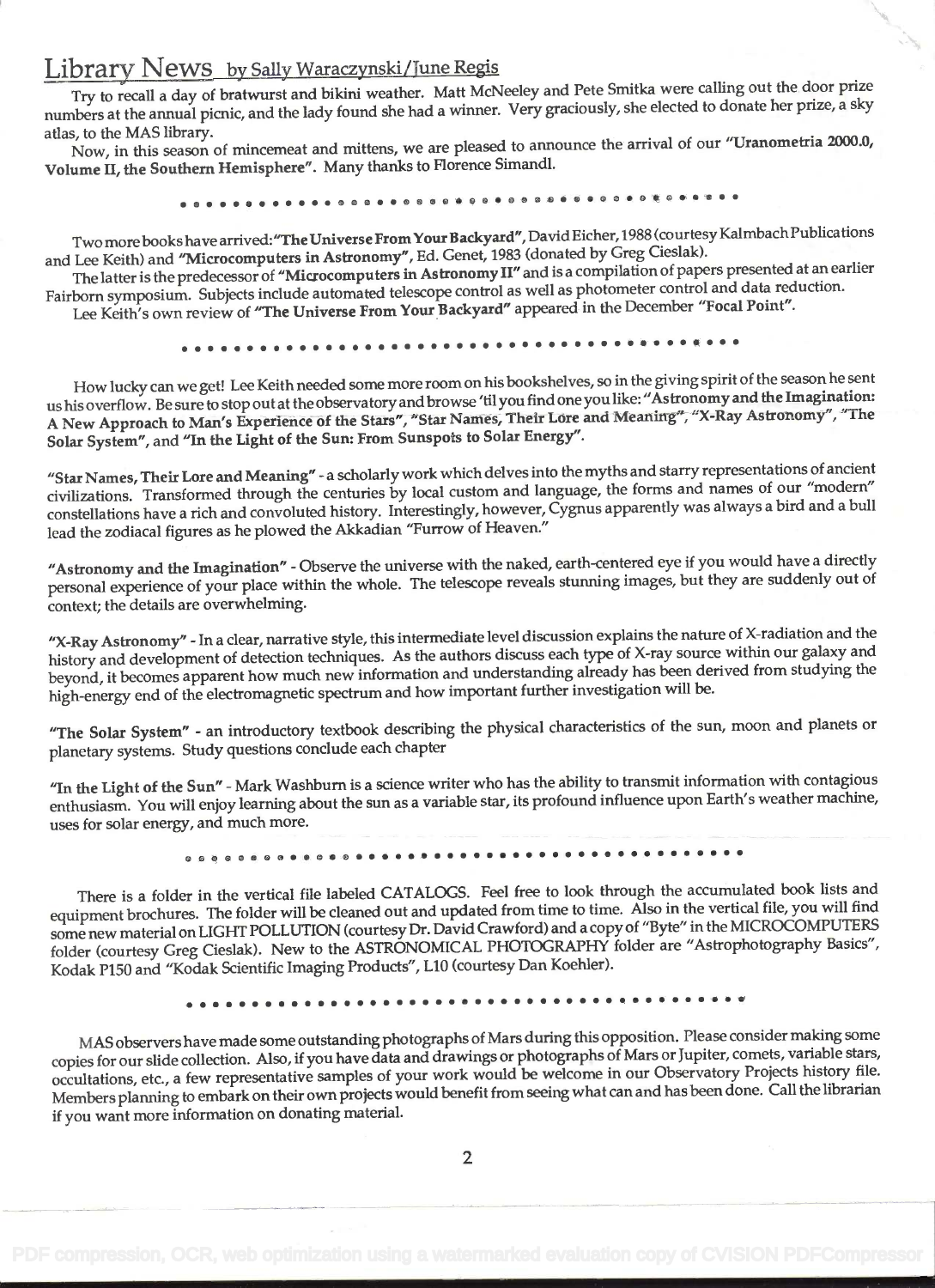### It Can Be Done!

Deimos, the outermost moon of Mars, was seen by three members of the Lehigh Valley Amateur Astronomers Society, Inc., Allentown, Pennsylvania, on the evening of September 1-2. Paul Hunsberger, Rae Klahr, and John Fox, using a 12.5" Cassegrain reflector found the 11.5 magnitude moon by placing the image of Mars just outside the field of view of the telescope. Phobos couldn't be seen because it was too close to Mars. The September "Sky & Telescope" verified the sighting.

LVAAS members Bob Mohr and John Maikner, respectively using 8" and lo" Schmidt-Cassegrain reflectors, spotted Clyde Tombaugh's tiny planet Pluto on June 10. Nine other viewers saw the solar system's outermost planet. The sighting was confirmed by noting the dim planet's movement on a successive evening.

# A Note From France

Your editor received the following note from Gerry Samolyk who is now residing in Saint-Dizier, France.

"At the October 22 meeting of the American Association of Variable Stars (AAVSO), Ed Halbach received the AAVSO merit award. This is only the 32nd such award issued in the 77 year hitory of the AAVSO. Ed has been a member of the MAS since the beginning in 1932 and served 30 years as the director of our observatory. Throughout that time Ed was a very active observer of variable stars, occultation, solar eclipses, and just about anything else. We can also thank his hard work for most of the observatory we have today. He now lives in Estes Park, Colorado where he continues to be an active observer. CONGRATULATIONS ED!"

| 744-5703<br><b>Gregory Cieslak</b><br>Jan. $14$<br>Lil<br>272-4649<br><b>Brian Ganiere</b><br>Jan. 21<br>As<br>482-4515<br><b>Chris Hesseltine</b><br>Jan. 28<br>961-8752<br>Lee Keith<br>Feb. 4<br>662-2987<br>Dan Koehler<br>Feb. 11<br>628-4059<br><b>Nick Nichols</b><br>Feb. 18<br>475-6494<br><b>John Pfannerstill</b><br>Feb. 25<br>423-0210<br>Frank Roldan<br>Mar. 4 | Keyholders |  |  |     |  |
|-------------------------------------------------------------------------------------------------------------------------------------------------------------------------------------------------------------------------------------------------------------------------------------------------------------------------------------------------------------------------------|------------|--|--|-----|--|
|                                                                                                                                                                                                                                                                                                                                                                               |            |  |  | -0  |  |
|                                                                                                                                                                                                                                                                                                                                                                               |            |  |  |     |  |
|                                                                                                                                                                                                                                                                                                                                                                               |            |  |  | Pro |  |
|                                                                                                                                                                                                                                                                                                                                                                               |            |  |  | FC  |  |
|                                                                                                                                                                                                                                                                                                                                                                               |            |  |  |     |  |
|                                                                                                                                                                                                                                                                                                                                                                               |            |  |  |     |  |
|                                                                                                                                                                                                                                                                                                                                                                               |            |  |  | M   |  |
|                                                                                                                                                                                                                                                                                                                                                                               |            |  |  |     |  |

# Word From Ed Halbach!

Nineteen eighty-eight has been a good year for Ed and Jane. They started off with a cruise through the Panama Canal and later made trips to Wisconsin, Minnesota, and Virginia visiting children and grandchildren, especially grandchild #12!

Ed continues to spend many nights at the telescope observing variables and spends days working on a new 16" scope. He took time out for a trip to Cambridge, Massachusetts for a variable star observer'smeeting where he received the AAVSO Merit Award. (Please see the "A note from France" Item) Ed and Jane are also very active in local activities.

The MAS wishes another good year for this tireless couple.

#### Congratulations!

The following members have been with the Milwaukee Astronomical Society for many years. All have contributed something towards its advancement.

> For the following people, 1989 will mark: 35 Years Richard Buttke, Ans Pemkis, L. Wilson 3g Years William Collins, LeRoy Simandl, Ray Zit 25 Years Virgil & Mary Ann Tangney<br>20 Years

Ronald-Jan., Carl Perez-Pena, John Pfannerstill, Thomas Renner, James Toeller

15 Years

Dwight Harris, Keith Taylor, Wesley and Helen Wilberg

10 Years

Gerry Graef, John Marran, Glenn Oleniczak, Bernard Olson, Orin and Allen Purintun, Manual Roldan, Robert Sharrock, Peter Smitka

# For Sale

You can purchase a dandy official MAS sweatshirt(s) from Treasurer Dan Koehler for \$10. The color isblue, theMAS emblemis silk screened in front inwhite, they're long-sleeved, warm, and American made. Sizes S to XL. To order, call Dan at 662-2987.

MAS caps are also available for \$4.50.

# **Directory**

| 4201 W. Highland Blvd.                             |  |
|----------------------------------------------------|--|
| Milwaukee, Wisconsin 53208                         |  |
| MAS Observatory 18850 W. Observatory Road 542-9071 |  |

New Berlin, Wisconsin